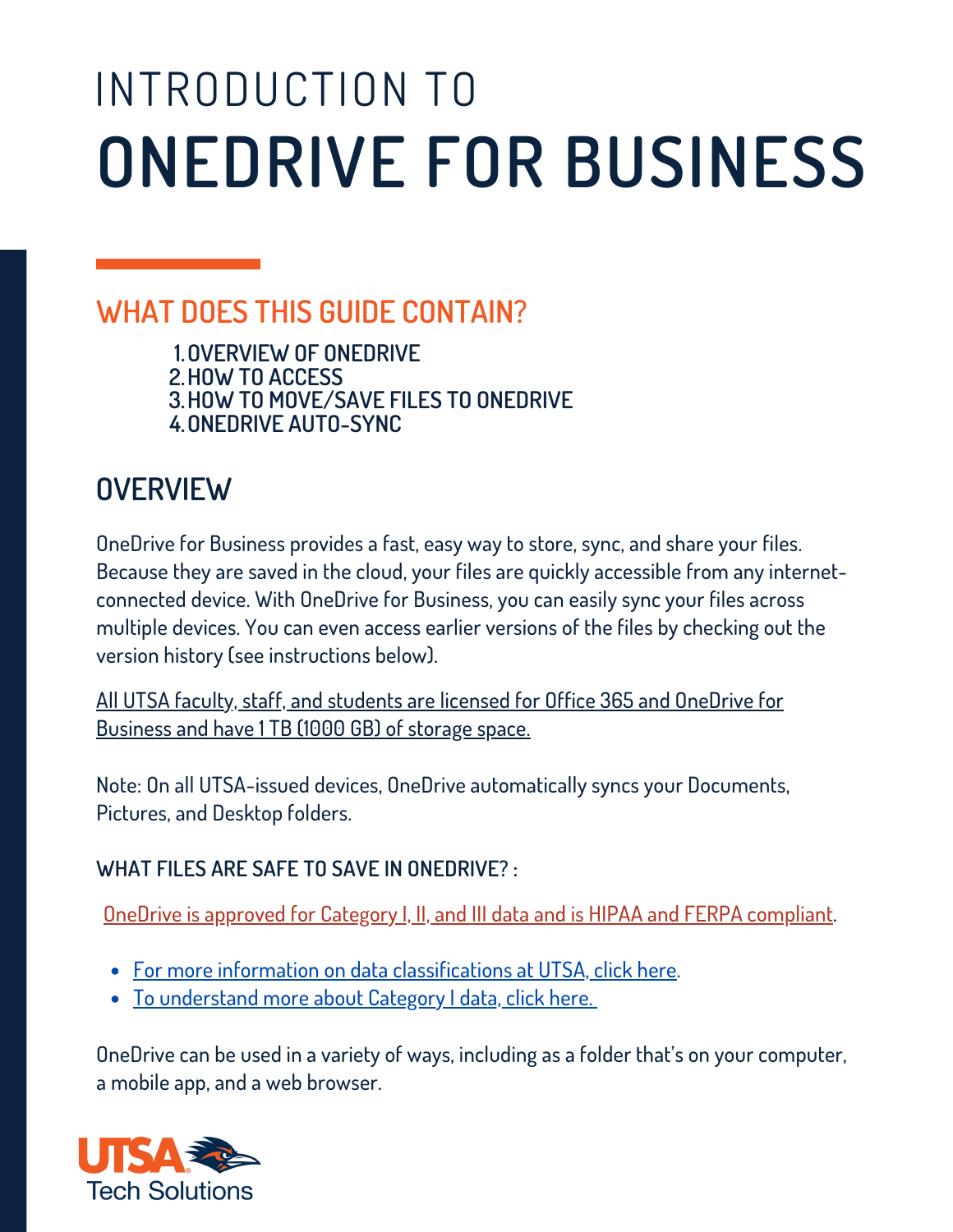## ONEDRIVE FOR BUSINESS **(CONTINUED)**

### **HOW TO ACCESS:**

<u>Web Browser</u>:

To open OneDrive on any web browser, visit <u>[portal.office.com](https://portal.office.com/)</u> and click the OneDrive icon.

Desktop Application:

- If you haven't already, you can install OneDrive by visiting <u>[p](https://portal.office.com)[ortal.office.com](https://portal.office.com/)</u> and follow the installation prompts. clicking Install Office. Either select OneDrive or the entire Office suite and then
- Once you have OneDrive installed, you can open OneDrive manually by clicking the Start button and typing OneDrive. Once you have signed in to the program the first time, you can get to your OneDrive anytime by opening any folder/File Explorer.

Mobile App:

- To install OneDrive on your mobile device:
	- $\circ$  Navigate to the OneDrive app in the [A](https://apps.apple.com/us/app/microsoft-onedrive/id477537958)pp [Store](https://apps.apple.com/us/app/microsoft-onedrive/id477537958) or [Google](https://play.google.com/store/apps/details?id=com.microsoft.skydrive&hl=en_US&gl=US) Play
	- $\circ$  Open the app and sign in using your UTSA-issued email address and passphrase.
	- Complete Duo Two-Factor Authentication
	- Success! All of your OneDrive files are now accessible via mobile app. From here, you can send and share files. To edit files in your OneDrive, you can also use the entire Office suite of applications that are available as mobile apps.

### **WHAT DO THE [ONEDRIVE](https://support.microsoft.com/en-us/office/what-do-the-onedrive-icons-mean-11143026-8000-44f8-aaa9-67c985aa49b3) ICONS MEAN? RESOURCES:**

#### **HOW TO USE FILES [ON-DEMAND](https://support.microsoft.com/en-us/office/sync-files-with-onedrive-files-on-demand-62e8d748-7877-420f-b600-24b56562aa70)**

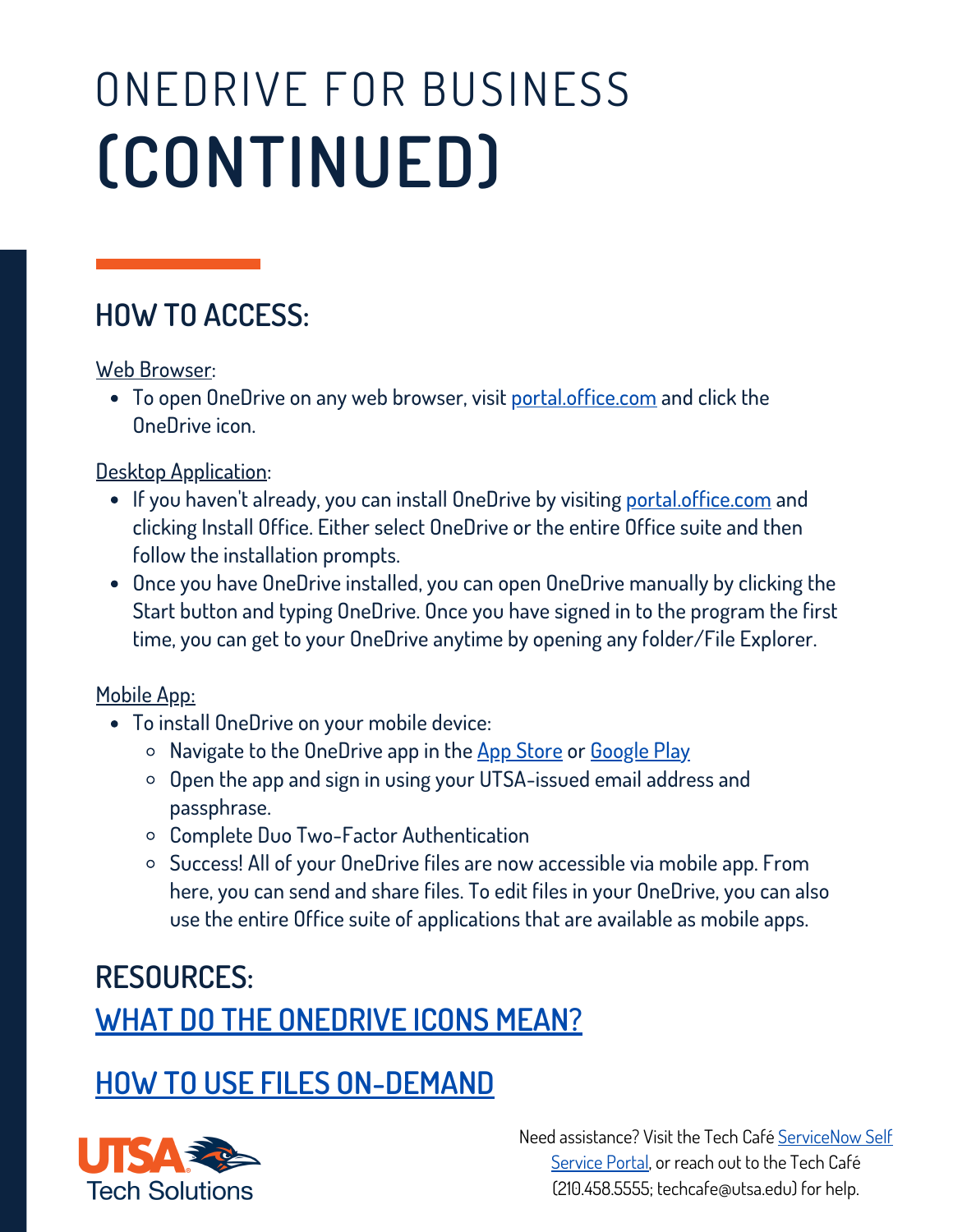# ONEDRIVE FOR BUSINESS **(CONTINUED)**

### **HOW TO UPLOAD/SAVE FILES:**

 There are several methods for uploading/saving files to OneDrive, including via current supported web browsers. [\(supported\)](https://support.microsoft.com/en-us/office/which-browsers-work-with-office-for-the-web-and-office-add-ins-ad1303e0-a318-47aa-b409-d3a5eb44e452) web browser and via the OneDrive desktop application. Click here to view

Uploading files using OneDrive on your Computer (PC):

Note: If you use Windows 10, OneDrive may have already asked you to sign in to sync your files.

If you don't have OneDrive installed, see these instructions:

- Sync files with [OneDrive](https://support.microsoft.com/en-us/office/sync-files-with-onedrive-in-windows-615391c4-2bd3-4aae-a42a-858262e42a49) in Windows
- Sync files with [OneDrive](https://support.microsoft.com/en-us/office/sync-files-with-onedrive-on-mac-os-x-d11b9f29-00bb-4172-be39-997da46f913f) on Mac OS X

#### $\overline{a}$ Step 1: Signing in

- If you have never signed in before, but have OneDrive installed on your computer:
	- Click the Start button, type OneDrive and open it
	- For faculty/staff, this is your [first.last@utsa.edu](mailto:first.last@utsa.edu).  $\blacksquare$  Follow the prompts to sign in with your UTSA id and passphrase. For students, this is your [first.last@my.utsa.edu](mailto:first.last@my.utsa.edu).

#### l **Step Two: Uploading Files**

- To upload files to your OneDrive via your desktop,
	- o Open File Explorer
	- Navigate to the file(s) you'd like to upload
	- Drag and drop the file(s) into your OneDrive University of Texas at San Antonio